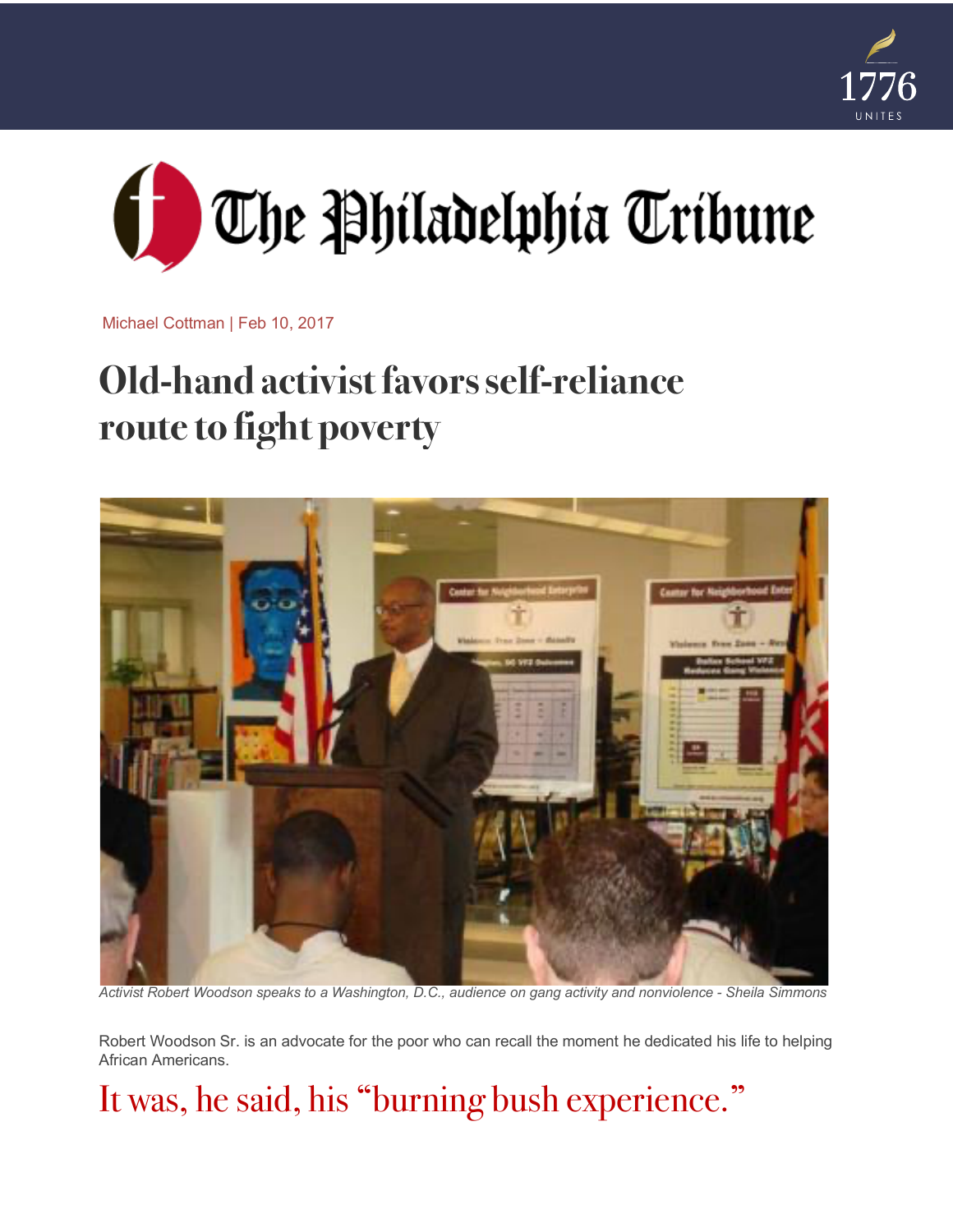## Woodson was 24, two years out of the U.S. Air Force, going to college days and working nights as a guard at a Philadelphia juvenile reform school.

Many of the 65 youths he supervised had grown up poor and without fathers in their lives, as he had after his own father died when he was 9 years old.

His epiphany occurred one evening after he treated the youths to cookies and apples. As he cleaned up, they stood and applauded him.

"I had to turn on my heels and walk. I was crying…One of my colleagues [later] told me, 'Man, the kids really got to you.' He was right," Woodson recalled.

The youngsters' response to such a small act of kindness stoked a life-long desire in Woodson to help others.

"I didn't get love, that way, growing up. But I knew how desperately I wanted that love," he said. "I knew that I wanted to give that to other people."

That was 55 years ago and Woodson has fulfilled his pledge. He has worked as a civil rights activist, a community organizer and a social worker with a master's degree from The University of Pennsylvania.

Most of his work was done through the center — last month renamed the Woodson Center — whose purpose is to empower residents of economically depressed communities to resolve the problems that plague them. The center has assisted more than 2,500 community leaders in 39 states.

"Bob, in the 1980s, crafted strategies, along with Jack Kemp, to empower the residents of public housing," said the Rev. DeForest B. Soaries Jr., pastor of a church in Somerset, N.J., and creator of a program to help people get out of debt.

"Bob has the most creative mind in the country helping people to get out of poverty. The Woodson approach is to help people become self sufficient and so they won't need [government] programs to help them," he said.

Steve Schuck, a real estate developer based in Colorado Springs, Colo., has known Woodson for 25 years and described him as a tireless advocate for disenfranchised citizens.

"Bob is a true American hero," Schuck told American Media Institute.

Schuck's passion is helping those in despair improve their quality of life. For years, he has worked with an alcohol and substance abuse program. He has never experienced substance or alcohol abuse issues himself and learned how to effectively help people by watching Woodson interact with people in crisis.

"I have seen Bob literally changing people's lives," Schuck said. "Bob has an amazing capacity to help those living dysfunctional lives become productive citizens."

"Bob is my mentor," said Schuck, who also describes himself as a school choice advocate. "He taught me how to get things done in the non-profit community that will have a lasting impact."

Schuck said Woodson was an effective and powerful teacher.

"Bob changed my life dramatically," Schuck said. "He taught me that if I really want to help people, I need to focus on what's best for people in the long run, not what makes me feel good."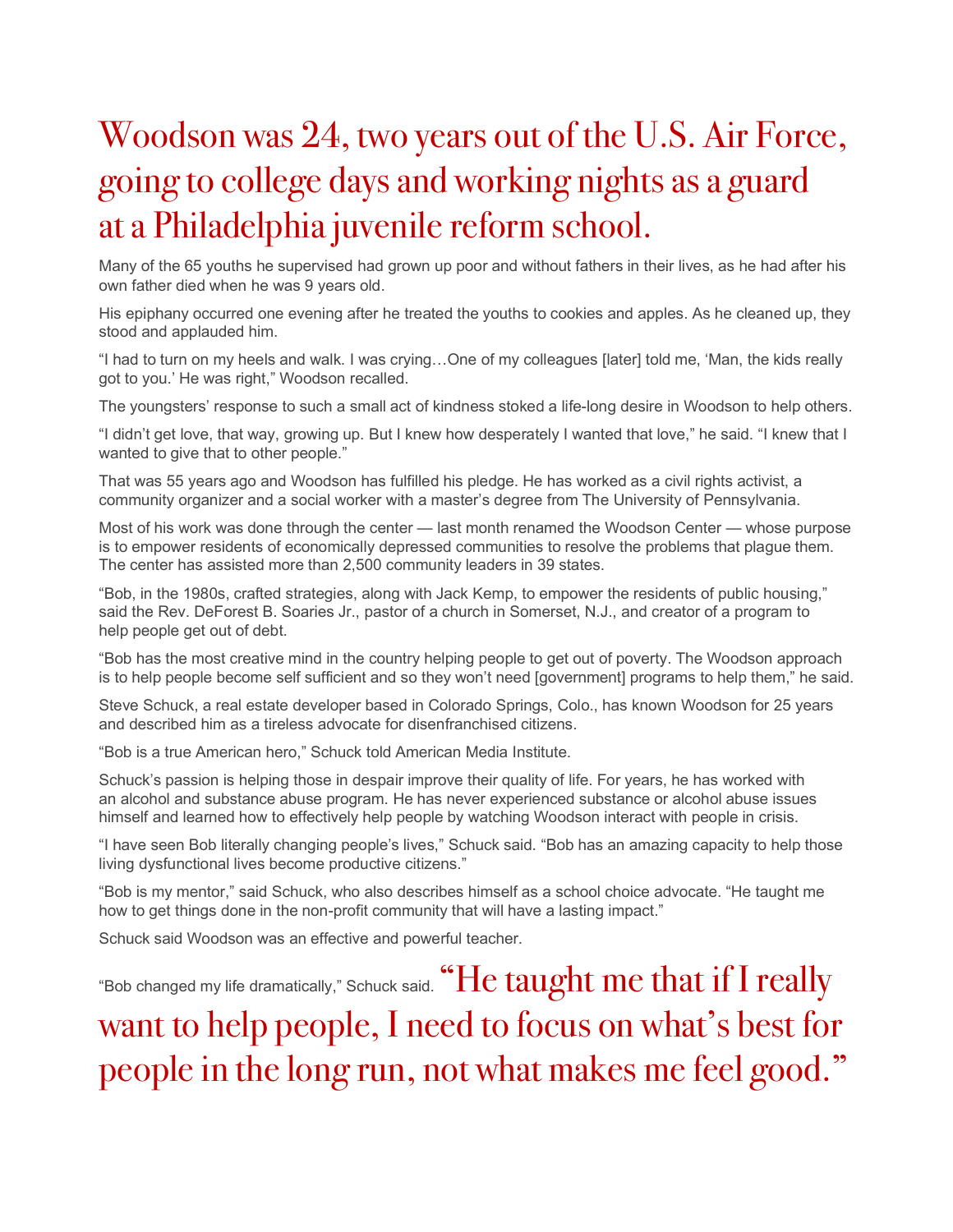Woodson, 79, who has filed as a political independent, has worked with lawmakers on both sides of the aisle. He was honored with the John D. and Catherine T. MacArthur "Genius" Fellowship in 1990 and the Lynde and Harry Bradley Foundation Prize in 2005. He was awarded the Presidential Citizens Medal in 2008.

Woodson believes that programs to help the poor often make people dependent on government, an observation that has put him at odds with many of the nation's African-American leaders.

Woodson broke with the NAACP and others in the Civil Rights Movement when he opposed busing for integration in the 1960s. He believed Black children were often forced to leave better schools with more highly educated Black teachers to attend inferior ones in white and racially mixed neighborhoods and was accused of siding with segregationists.

"I said just because we have a common issue, doesn't mean we have a common purpose," Woodson said. "Their reasons for [opposing] school busing and mine were different…You have got to take your position on the truth, no matter who supports it or not."

Last year, Woodson took what some believe was a controversial position. He toured the country with Rep. Paul Ryan (R-Wis.) and introduced Ryan to social initiatives that benefit the poor.

It was an uncommon alliance, some said, considering GOP leaders are not known for embracing the poor through legislative policies.

But as Woodson celebrates the 35th anniversary of his nonprofit, he wants to connect even more residents and community leaders with people and companies with resources to help them.

"That's how partnerships are formed that help people to help themselves," Woodson said.

His is the perfect model at a time of shrinking public resources, said syndicated columnist Raynard Jackson, founder of Black Americans for a Better Future, which honored Woodson with its 2016 Trailblazers Award.

"Woodson is saying, 'I want you to be so successful that you don't need [help],'" Jackson said.

### "A great teacher is one who makes himself or herself increasingly unnecessary to their students. A poor teacher makes students more dependent on them.

Bob is a great teacher."

And Woodson always leads by example.

In the summer of 1999, for example, the crack epidemic was wreaking havoc on Washington, D.C.

Drug-related violence had claimed many victims, but few of their stories were as tragic as that of Helen Foster-El, a grandmother who was fatally shot during a gun battle in her Washington neighborhood. She was hit as she rushed children into her home to protect them from the gunfire from local gangbangers.

Woodson reached out to community leaders and asked for a meeting with warring crew members involved in the conflict at the Northwest Washington office of his Center for Neighborhood Enterprise, a nonprofit he founded in 1981. He listened to the young people discuss the likely outcome of their lives – kill, be killed or prison. He then offered to find an apprenticeship, job training or a job for anyone who wanted an alternative.

"Mr. Woodson doesn't run any programs, he comes in and finds out what the people in the communities need, then he provides it so they can help themselves," said Curtis Watkins, 60, a community leader who attended the meeting and now works for Woodson.

"He provides the moral authority and he creates the structure and the process – the 'what you will do and why.' He brings in the resources so the community can make it happen," Watkins said. — *(Urban News Service)*